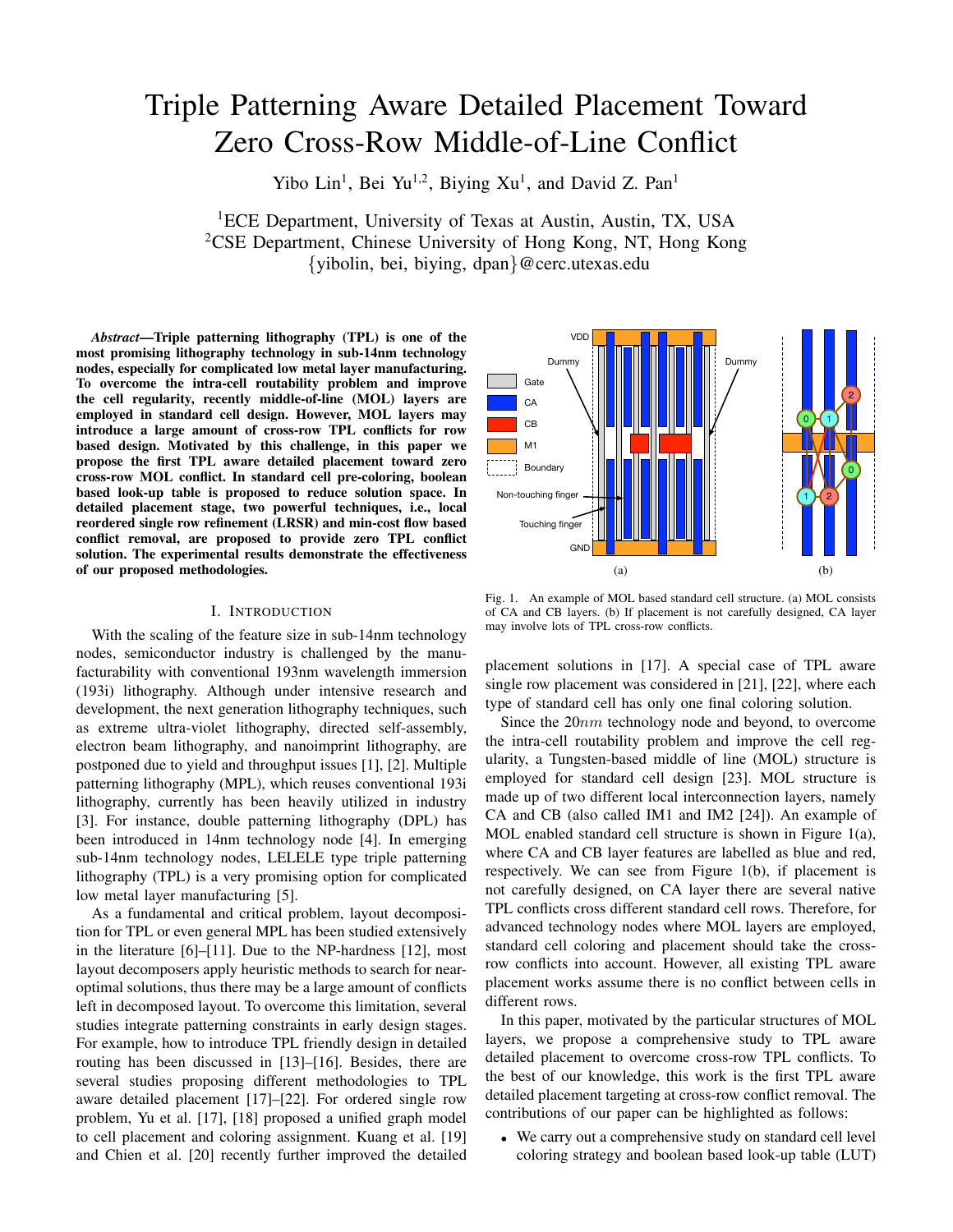construction for MOL structures.

- We propose single row placement techniques that allow local reordering for conflict and stitch minimization.
- We develop a concurrent approach for multi-row conflict removal.
- Experimental results demonstrate the effectiveness of our proposed framework.

The rest of this paper is organized as follows: Section II shows the definitions of related concepts and our overall flow. Section III and Section IV propose the cell level decomposition and TPL aware detailed placement, respectively. Section V gives the experimental results, followed by conclusion in Section VI.

## II. PRELIMINARIES AND OVERALL FLOW

# *A. MOL Structure*

As shown in Figure 1(a), MOL layers typically include CA and CB [24]. In our work, we focus on CA layer colorability since this layer is more likely to cause TPL conflicts across different rows. In a row based layout structure, standard cells are aligned to placement rows with identical height. Horizontal power and ground (PG) rails are shared by neighboring rows. Thus neighboring rows have to be aligned in a back-to-back manner; i.e., a row orientated to N must have neighbors orientated to FS, shown as Figure 2(b), vice versa. CA features can touch the PG rails. For simplicity, we define a *touching finger* as a CA feature that touches the PG rails, and a *nontouching finger* as a CA feature that does not hit any PG rail. All fingers are aligned to specific grids since they are aligned between features of gate layer. Due to the existence of touching fingers, it is very likely to introduce conflicts between crossrow CA features. Figure 1(b) shows an example of coloring failure caused by cross-row conflicts if only three masks are available. We also observed that there is no conflict between MOL fingers within a standard cell.

## *B. Colorability Analysis for Advanced Standard Cell*

In advanced standard cell design, the standard cell colorability is different from conventional one (e.g., 45nm technology node). On one hand, due to the employment of MOL layers for local connection near PG rails, there is no cross-row conflict on Metal-1 layers, as shown in Figure 2(a), and the Metal-1 layer conflict can only happen between two abutting cells in the same row. On the other hand, if cells are not carefully placed, there would be a large amount of cross-row conflicts on MOL layers. Figure 2(b) shows such conflicts.

# *C. Overview of Proposed Flow*

The overall flow of our methodologies is shown in Figure 3. There are two main phases, standard cell phase and detailed placement phase. In the standard cell phase, given standard cell library as the input, we perform pre-coloring for metal layers in standard cells, generate LUT for Metal-1 layer and extract MOL features for next phase. In the second phase, TPL aware detailed placement is performed to optimize wirelength, assign coloring solution and minimize conflicts. This phase



Fig. 2. Example of conflicts on (a) intra-row Metal-1 layer, (b) cross-row MOL layer.



Fig. 3. Overall flow of the methodologies for TPL detailed placement.

consists of different placement approaches with TPL constraint consideration and post placement color assignment for MOL layer. The density-driven global move is very similar to [25], so we skip it for brevity. The output of the framework is decomposed layouts with optimized placement solution and color assignment for both Metal-1 and MOL layer.

## III. STANDARD CELL DECOMPOSITION

In triple patterning lithography, features of a certain layer are decomposed into three masks. Two features that are too close to each other cannot be assigned to the same mask; otherwise, it will introduce a conflict. For standard cells, we consider Metal-1 layer and MOL layer for triple patterning layout decomposition.

## *A. Standard Cell Pre-Coloring*

For Metal-1 layer, the cell pre-coloring problem in a row based layout structure is very similar to [17]–[19]. Although the solution space for a whole standard cell can be very large, there is no need to enumerate all possible coloring solutions for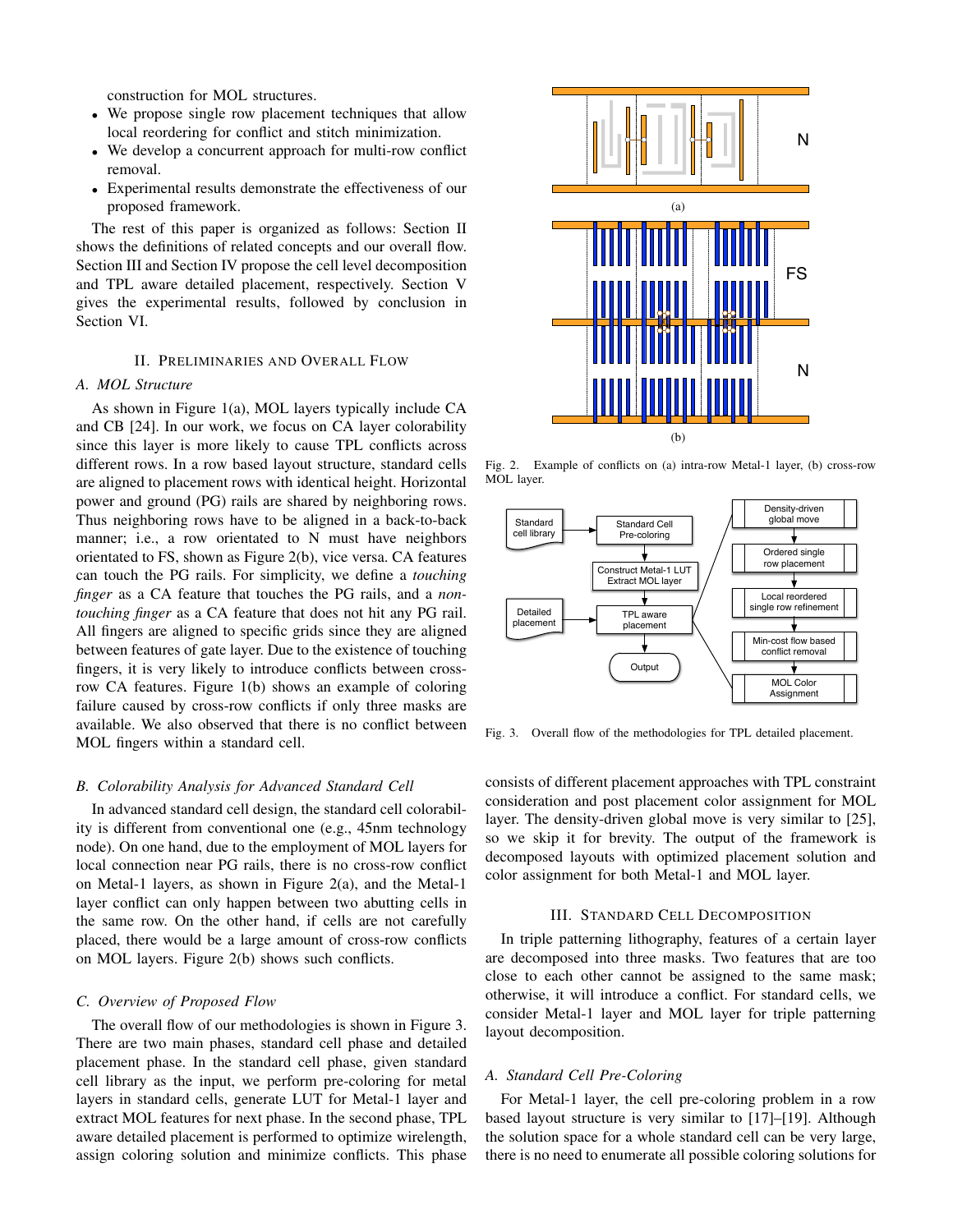placement. Due to the fact that conflicts come from boundary features of cells in the TPL detailed placement problem, only boundary conditions need to be considered. In our Metal-1 layer decomposition flow, we apply the backtracking algorithm from [18] and enumerate all color combinations for boundary features. Features not belong to the boundaries are assigned with any color combination that carries out a legal coloring solution. Due to limited number of boundary features, it is applicable to store the coloring solutions as an input for detailed placement stage.

For MOL layer pre-coloring, inspired by the Metal-1 layer, we only consider coloring solutions of features that are close to cell top or cell bottom. As suggested in [26], we forbid stitching for CA layer. At first glance, the pre-coloring problems of Metal-1 layer and MOL layer are very similar. However, the difference lies in the problem size. In advanced technology node, for Metal-1 layer, there are usually fewer than five boundary features for left or right side of a standard cell, while the number of fingers for MOL layer is much larger. Usually large cells have even more fingers; e.g. a D flip-flop has more than twenty fingers at top boundary.

# *B. BLUT Construction*

According to previous analysis, we generate pre-coloring solutions of Metal-1 layer for each cell and pre-compute the minimum colorable distance for every cell pair with different coloring solutions. The distances are stored in an LUT.

For MOL layer, the LUT is discrepant to that of Metal-1. Here is an example to explain the difference. Suppose we have cell  $C_i$  at bottom and cell  $C_j$  is on top of cell  $C_i$ . Conflicts may occur at discrete values of the position pairs. For simplicity, let the horizontal position of cell  $C_i$  be  $p_i$ . Possible situation is that conflicts occur if cell  $C_j$  is placed to position  $p_i + 1$ ,  $p_i + 2$ ,  $p_i + 5$ ,  $p_i + 6$ , while position  $p_i + 3$  and  $p_i + 4$  are safe for cell  $C_j$ . Therefore, the LUT for MOL should contain a set of conflict ranges instead of a single required distance like Metal-1.

Nevertheless, as mentioned in Section II-A, such kind of approach may suffer from large problem sizes. Figure 4 gives an example of solution spaces of four particular cells. The maximum amount of candidate coloring solutions for Metal-1 comes from XOR2\_X2, which is 12, but its MOL layer has more than 100000 coloring solutions. It is no longer feasible to store all the solutions in the LUT. One way is to select partial solutions, but it will increase the difficulty to resolve conflicts for fewer coloring options.

Due to the regularity of MOL features, we can solve the problem more efficiently. All possible topological patterns of four abutting fingers can be represented by the patterns listed in Figure 5 with proper flipping and rotation. Most of these patterns are TPL friendly except pattern F which results in a 4 clique structure (K4). It is impossible to resolve a K4 with only three colors. As the topological patterns depend on cross-row cell positions, it has to be avoided during placement stage. If we can produce a K4-free placement solution for MOL layer, it should not be difficult to find a legal coloring solution by post placement color assignment due to the regularity. Hence,



Fig. 4. Example of LUT sizes for Metal-1 and MOL layer.



Fig. 5. Possible patterns of four abutting MOL fingers.

| $\mathcal{B}^{T2} \\ \mathcal{B}^{N2}$   | 1<br>0 | 0<br>1 | 1<br>0 | 1<br>0 | 0<br>1 | 1<br>0 |   |
|------------------------------------------|--------|--------|--------|--------|--------|--------|---|
| 1<br>Ï                                   |        |        |        |        |        |        |   |
| $\vdots$<br>1                            |        |        |        |        |        |        | ï |
| I                                        |        |        |        |        |        |        |   |
|                                          | 1      | 0      | 0      | 1      | 0      | 1      |   |
| $\mathcal{B}^{T1}$<br>$\mathcal{B}^{N1}$ | 0      | 1      | 1      | 0      | 1      | 0      |   |

Fig. 6. Example of boolean representation for MOL fingers.

there is no need to explore the coloring solutions for MOL layer before placement.

The checking for K4 can be dynamically performed in placement instead of keeping an LUT. To further simplify the problem, we classify MOL fingers according to the vertical distances to cell boundary. Without loss of generality, we assume all touching fingers have the same distance to cell boundary, so do non-touching fingers. A boolean based LUT (BLUT) is applied to represent the existence of different finger types. For each standard cell, four bitsets are required to store the fingers, shown as Figure 6. Bottom fingers are represented by  $B^{T1}$  and  $B^{N1}$  which denote touching fingers and nontouching fingers, respectively. If no finger exists at a certain grid j, both  $B^{T_1}(j)$  and  $B^{N_1}(j)$  are set to 0. Top fingers are represented by  $B^{T2}$  and  $B^{N2}$ . The bottom and top concept here are determined when a cell is orientated to N. Similar to cells, each row needs four bitsets  $R^{T1}$ ,  $R^{N1}$ ,  $R^{T2}$  and  $R^{N2}$ .

The checking for K4 between two neighboring row  $i$  and row  $i + 1$  is summarized in Alg. 1. As the orientation of a placement row is fixed, we assume row  $i$  is orientated to N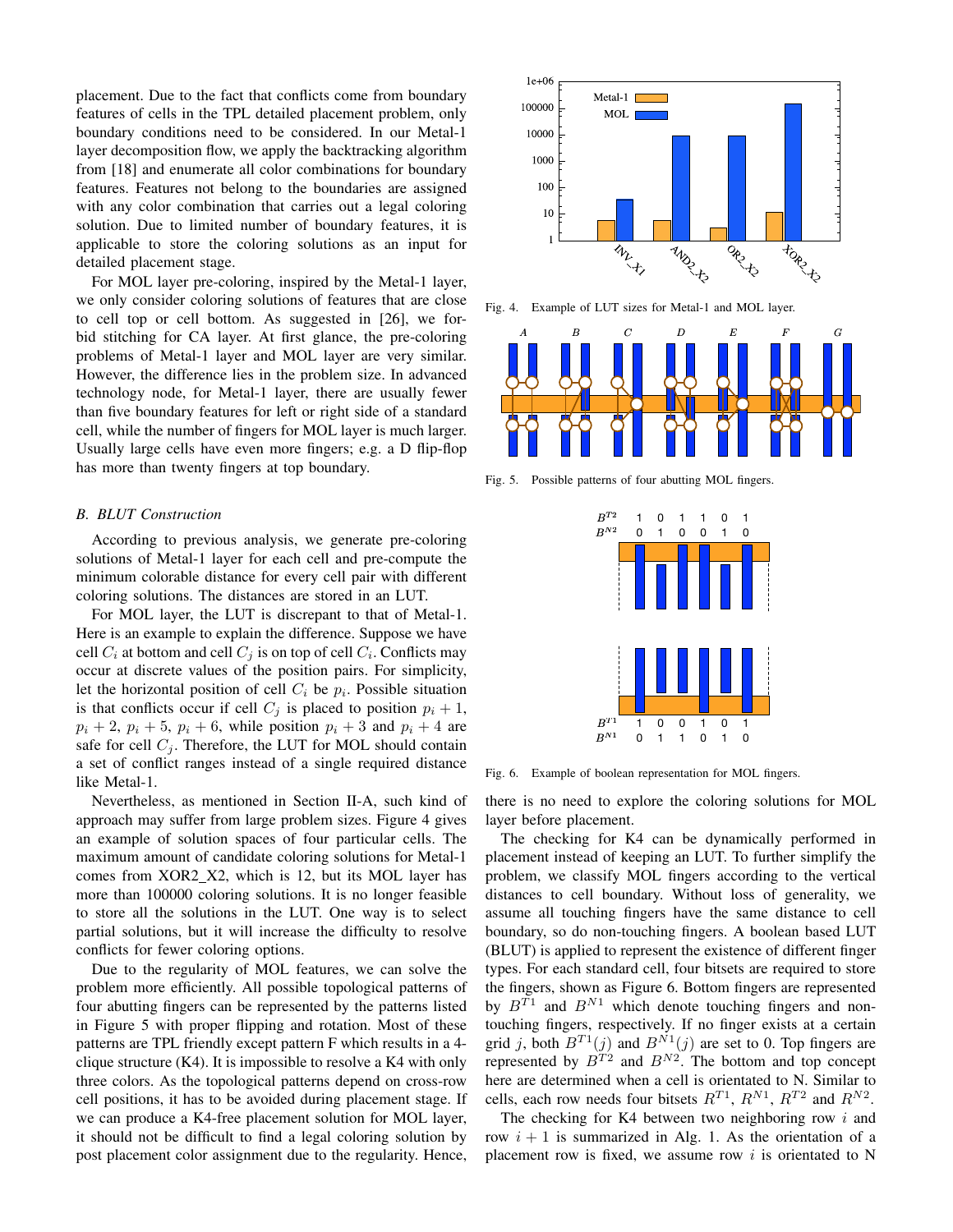and row  $i + 1$  is orientated to FS. So bitset  $R_i^{T2}$  and  $R_i^{N2}$  of row *i* interact with bitset  $R_{i+1}^{T2}$  and  $R_{i+1}^{N2}$  of row  $i + 1$ . The basic idea is to perform bitwise *and* operations for bitsets and check consecutive 1s. Same approach can be applied to check K4 between a cell and its neighboring rows. Considering that the size of bitsets for a cell is smaller than that for a row, we can truncate the row bitsets by *shifting* before performing the checking.

# Algorithm 1 Row K4 Checking

**Require:** Bitsets  $R_i^{T2}$ ,  $R_i^{N2}$ ,  $R_{i+1}^{T2}$ ,  $R_{i+1}^{N2}$ **Ensure:** Whether there exists K4 between row i and row  $i+1$ 1:  $A_1 = R_{i}^{T2} \& R_{i\pm 1}^{N2};$ 2:  $A_2 = R_i^{N2} \& R_{i+1}^{T2};$ 3:  $n =$  length of  $A_1$ ; 4: for  $j = 1$  to n do 5: **if**  $A_1(j-1)A_1(j)$  or  $A_2(j-1)A_2(j)$  then 6: Return true;  $7:$  end if 8: end for 9: Return false;

# IV. TPL AWARE DETAILED PLACEMENT

In this section, we present our scheme of TPL aware detailed placement to remove conflicts and minimize wirelength. To maintain the properties of input placement solutions such as wirelength and routability, the maximum displacement constraint is introduced to limit the amount of movement for each cell in manhattan distance.

## *A. Single Row Placement Problem*

Previous studies have shown that single row placement has impressive performance in simultaneous color assignment, conflict removal, and wirelength minimization for Metal-1 layer [17], [19], [21], [22]. In our scheme, the cost of single row placement problem comes from both horizontally and vertically abutting cells. Hence the information of neighboring rows should also be considered.

Problem 1. *(Single Row Placement Problem) Given a row of standard cells and its neighboring rows, determine the position, orientation, and coloring for cells to minimize cost in Eqn.* (1)*.*

$$
cost = \Delta WL + \alpha \cdot N_{ST} + \beta \cdot N_{CF}
$$
 (1)

where  $N_{ST}$  denotes the number of stitches and  $N_{CF}$  stands for the number of conflicts. Both Metal-1 conflicts and MOL K4 structures are generalized to  $N_{CF}$ . Parameter  $\alpha$  is set to 1 and  $\beta$  is set to a very large value. The cells in the neighboring rows are fixed when optimizing current row. An example for our single row placement problem is shown in Figure 7. Blue rectangles stand for MOL fingers and orange rectangles represent boundary Metal-1 features. Note that orientations of cells should correspond to their rows; i.e. if the row orientation is N, then cell orientation must be N or FN; if the row



Fig. 7. A simplified example of single row placement problem.

orientation is FS, then cell orientation must be S or FS. Although conflicts can be resolved by inserting whitespaces between abutting cells, horizontal flipping is also very effective due to the asymmetry of boundary features. For example, by flipping cell 1, both its vertical and horizontal conflicts are removed. Flipping is even more important when whitespaces are very limited in highly congested regions.

*1) Ordered Single Row Placement (OSR):* Single row placement problem with arbitrary order is well known NPhard. However, optimal solutions can be found in polynomial time if the order of the cells is fixed [27]–[30]. Previous studies on TPL aware placement have already explored different algorithms for the application of intra-row conflicts [17]–[19], [21]. Here we adopt the linear dynamic programming algorithm in [18] as it is more compatible to maximum displacement constraints. The cost function for the algorithm is extended to check cross-row K4 which will be counted into conflicts.

*2) Local Reordered Single Row Refinement (LRSR):* With only OSR, the performance is limited in terms of conflict removal owing to the high demands for whitespaces. If local reordering is available, larger solution space will contribute to fewer conflicts and stitches. In spite of the NP-hardness of the arbitrary order single row placement, polynomial time algorithm is available for the problem with local reordering.

Inspired by [31], we construct a graph model to handle horizontal flipping, local reordering, local shifting, and Metal-1 color assignment simultaneously. The difference of our method is that 3 vertices are introduced for each cell during local reordering to reduce number of edges. For simplicity, we explain the graph model for different techniques separately and then show the unified model. In the LRSR problem, the input has been optimized by OSR for wirelength, the main target is to further refine conflicts and stitches with small wirelength degradation. Therefore, displacement cost is applied instead of wirelength. The cost function can be re-written as follows,

$$
cost = D + \alpha \cdot N_{ST} + \beta \cdot N_{CF}
$$
 (2)

where  $D$  denotes the total movement of cells.

Consider the placement row shown in Figure 7, whose the orientation is N. As only horizontal flipping is allowed within a row, a cell can be orientated to N or FN. Then for each cell, two vertices are introduced to represent its orientation, as Figure 8 shows. For instance, vertex  $N_1$  represents that cell 1 has an orientation of N, while vertex  $FN_1$  denotes it is flipped to FN. If a flipping solution for two abutting cells results in Metal-1 conflicts, the edge is assigned to a very large cost, such as the edge between  $N_1$  and  $N_2$ . If a flipping solution of one cell leads to cross-row K4, all its input edges are assigned to a large cost like the edge connects  $s$  to  $N_1$ . These edges are marked in red. The problem of computing the best flipping solution is equavalent to finding the shortest path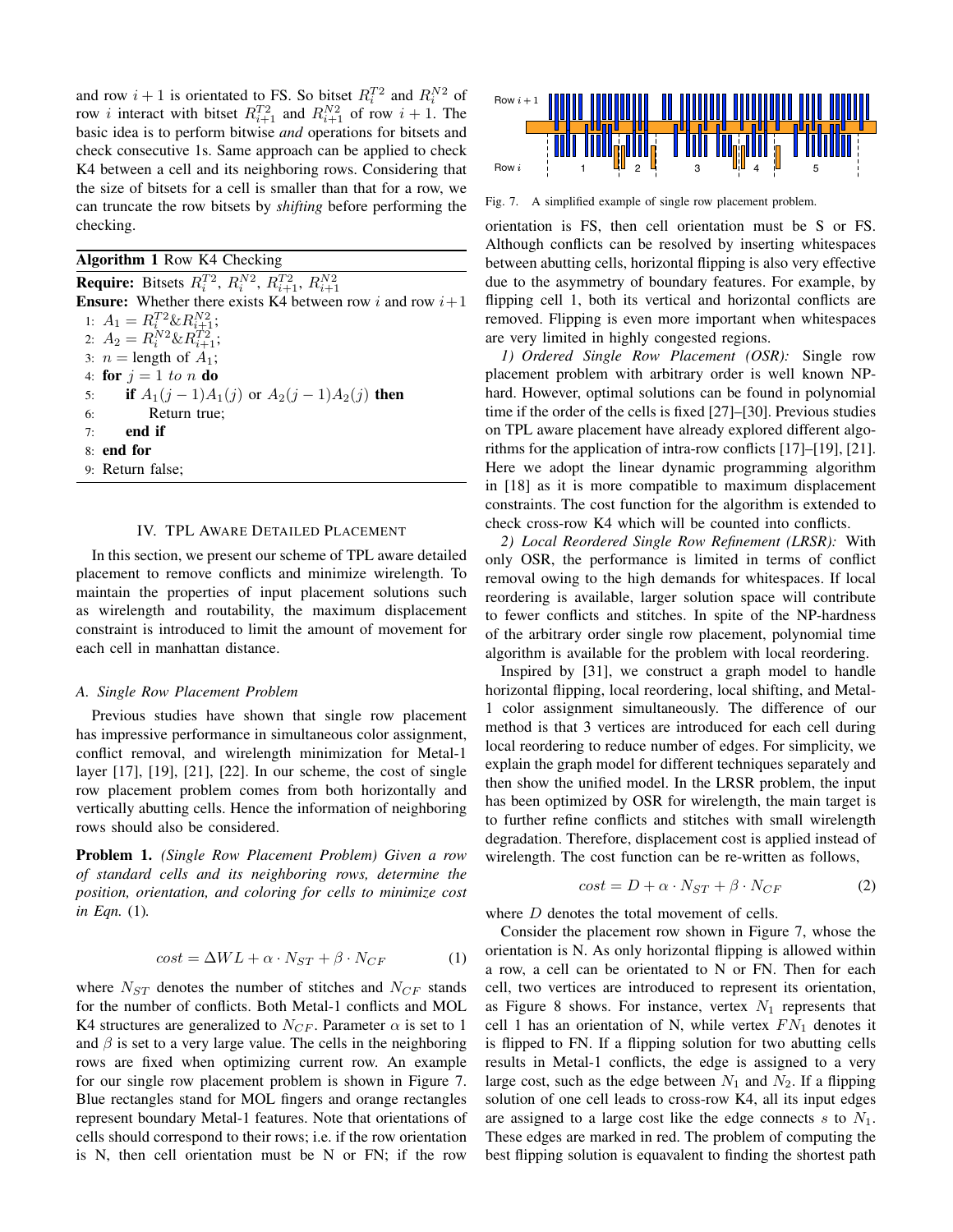

Fig. 8. Example of cell flipping graph.



Fig. 9. Example of local cell reordering graph.

from  $s$  to  $t$  in the graph. In Figure 8, we can find a legal path  $s \to FN_1 \to N_2 \to N_3 \to FN_4 \to FN_5 \to t.$ 

The local reordering technique enables local swap of neighboring cells within a row. It can be stated by the following definition.

Definition 1 (P-reordering). *Given a row of standard cells, select* p *consecutive cells to switch positions between them, such that the cost defined in Eqn.*(2) *is minimized.*

Figure 9 gives an example of the reordering graph when  $p$ is equal to 2. Each cell *i* corresponds to three vertices  $C_i^l$ ,  $C_i^m$ and  $C_i^r$ , as it can swap with its preceding cell or its succeeding cell. In Figure 9, the edge from  $C_1^m$  to  $C_2^m$  stands for the condition that cell 1 and cell 2 are kepted in original order. The edge from  $C_2^l$  to  $C_1^r$  represents the swap of cell 1 and cell 2. In this problem, if cell i has swapped with cell  $i + 1$ , it is not allowed to further swap with cell  $i + 2$ .

We can summarize the graph construction of 2-reordering problem for a row with  $N$  cells as follows.

- 1) For each cell  $i$  ( $2 \le i \le N$ ), vertex  $C_i^l$  has an output edge to vertex  $C_{i-1}^r$ .
- 2) For each cell  $i$  ( $1 \le i \le N-1$ ), vertex  $C_i^m$  has an For each central  $\binom{n}{i} \leq i \leq N-1$ , vertex  $C_i$ <br>output edge to vertex  $C_{i+1}^m$ .
- 3) For each cell  $i$  ( $1 \le i \le N-2$ ), vertex  $C_i^m$  has an output edge to vertex  $C_{i+2}^l$ .
- 4) For each cell  $i$  ( $1 \le i \le N-2$ ), vertex  $C_i^r$  has an output edge to vertex  $C_{i+2}^m$ .
- 5) For each cell  $i$  ( $1 \le i \le N-3$ ), vertex  $C_i^r$  has an output edge to vertex  $C_{i+3}^l$ .

As additional source vertex  $s$  and target vertex  $t$  are introduced, extra edges  $s \to C_1^m$ ,  $s \to C_2^l$ ,  $C_{N-1}^r \to t$  and  $C_N^m \to t$ are inserted.

For further flexibility, small movement at the original position and swapped positions for a cell is allowed. Let  $p_i^m$ be the original position of cell i,  $p_i^l$  denote the position if cell *i* is swapped with cell  $i - 1$ , and  $p_i^r$  denote the position swapped with cell  $i + 1$ . Additional vertices are inserted to enable positions such as  $[p_i^l - d, p_i^l + d]$ ,  $[p_i^m - d, p_i^m + d]$  and  $[p_i^r - d, p_i^r + d]$ , where d is the maximum shifting value for this step. At the same time, the graph model can also determine the coloring solutions for Metal-1 layer.

The full algorithm uses a unified graph model that combines all the techniques mentioned above. In the unified graph model, each vertex has four attributes. Swapping attribute contains the swapping status  $(C_i^l, C_i^m$  or  $C_i^r)$  of current cell. Shifting attribute  $d_i$  represents the shifting amount from current or swapped position. Color attribute  $k_i$  represents the Metal-1 coloring solution and flipping attribute  $f_i$  represents the flipping status of a cell. The interconnection of the unified graph can be derived from previous cell flipping graph and local reordering graph. Edge cost is determined by all the attributes of two vertices. Unified graph model is used in the implementation to solve the LRSR problem optimally.

Let  $N$  be the total number of cells,  $d$  be the maximum shifting value for LRSR and  $K$  be the maximum number of coloring solutions. Since three types of vertices are introduced for local reordering and there are  $2d + 1$  candidate positions in local shifting for each vertex, the total number of vertices in the graph is  $3N \cdot (2d+1) \cdot K \cdot 2$ . As the graph model turns out to be a directed acyclic graph, the shortest path problem can be solved with  $O(d^2K^2N)$  time complexity. In the experiment, we set  $d$  to 1 placement site, so the time complexity is  $O(K^2N)$ .

The local cell reordering algorithm can be extended from 2-reordering to p-reordering ( $p \geq 3$ ), though the number of vertices in the graph will increase significantly. In the case of  $p = 3$ , each cell needs 8 vertices to represent all the swapping conditions. Then the total number of vertices for the whole graph will increase to  $8N \cdot (2d+1) \cdot K \cdot 2$ .

## *B. Min-Cost Flow Based Conflict Removal*

While it is true that single row placement can remove most conflicts, it tends to fail in very dense regions. Movement between multiple rows is necessary to resolve all the conflicts. Conventional approaches such as global move are able to iteratively move cells out of congested regions. But due to the greedy nature, the solution may not be good from a global view. When cells compete for whitespaces, greedy based method may process the less "urgent" cells before the most "urgent" one. For example, cell  $i$  and cell  $j$  share one candidate whitespace; cell  $i$  has another candidate whitespace, while cell  $j$  does not. The desired procedure is to place cell  $j$  to its only whitespace and move cell  $i$  to the remained candidate position. It is very difficult for greedy approaches to handle such kind of situations.

Problem 2. *(Conflict Removal Problem) Given a set of cells with conflicts, move these cells to eliminate conflicts with minimum degradation of the solution quality from previous stage.*

This step aims at eliminating the Metal-1 conflicts and MOL K4 during post single row placement stage. We need to move the conflict cells to whitespaces with minimum conflicts and displacement. To solve this problem, a min-cost flow based algorithm is proposed to add concurrent characteristics by assigning conflict cells to whitespaces simultaneously.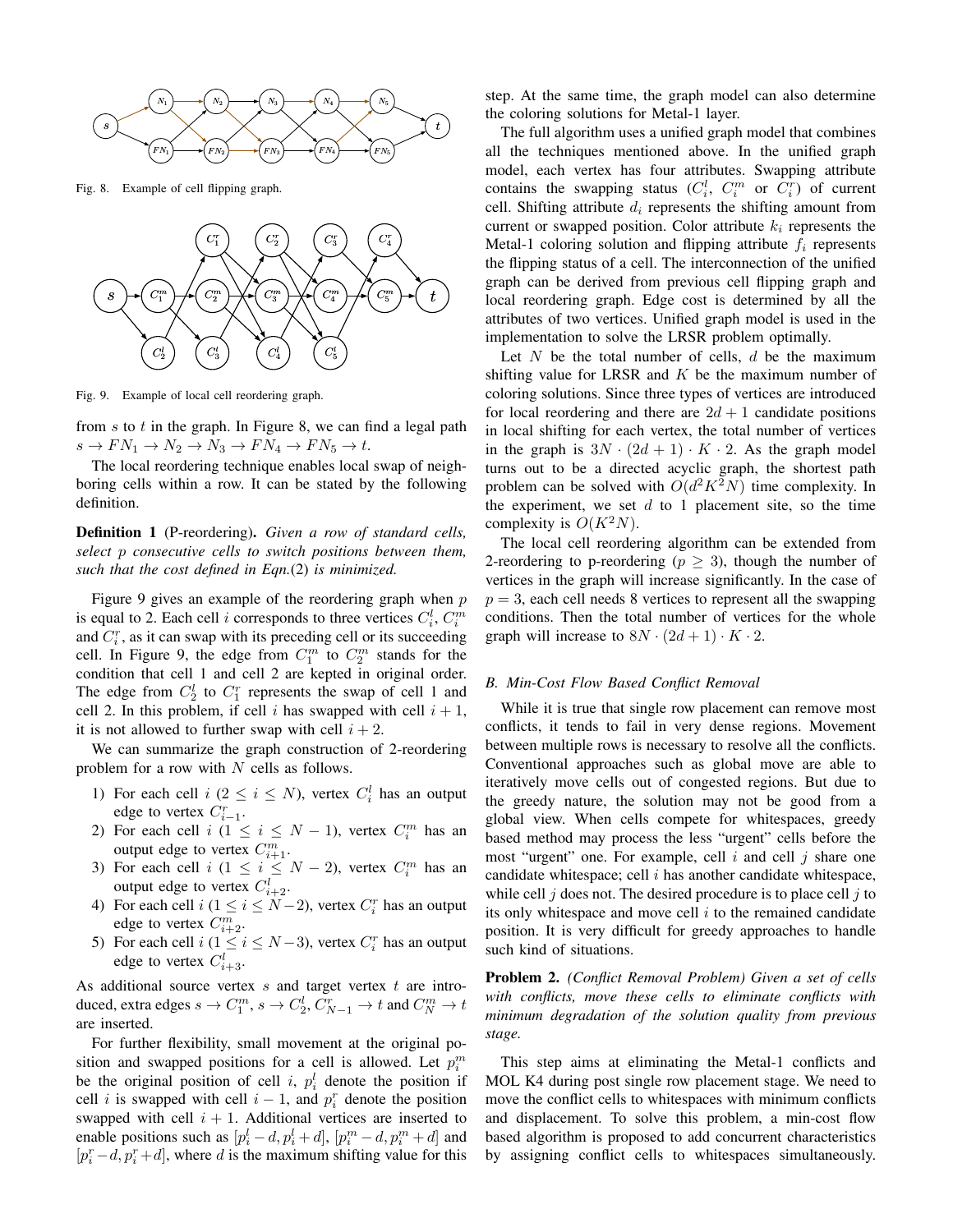

Fig. 10. Example of min-cost flow based whitespace assignment.

Figure 10 shows an example of the constructed graph for mincost flow algorithm. Vertex  $C_i$  indicates cells and  $W_j$  denotes whitespaces. Edges are marked with (cost, capacity) pairs. The basic procedure of this algorithm is summarized as Alg. 2.

# Algorithm 2 Min-cost Flow Based Conflict Removal

**Require:** A set of cells  $C_1, C_2, ..., C_n$  and a set of whitespaces  $W_1, W_2, ..., W_m$ 

Ensure: Assign cells to whitespaces with minimum costs

- 1: Detect conflicts and select candidate cells;
- 2: Collect whitespaces near candidate cells;
- 3: Construct graph  $G$  and candidate solution map  $S$ :
- 4: Add source vertex  $s$  and target vertex  $t$  to  $G$ ;
- 5: Add edge  $s \to C_i$  and edge  $W_j \to t$  with cost 0 and capacity 1 for all  $i$  and  $j$ ;
- 6: Add edge  $C_i \rightarrow W_j$  iff  $C_i$  can be placed to  $W_j$  legally:
- 7: Calculate the best cost b with Eqn.(2) when  $C_i$  is placed to  $W_i$  by enumerating all combinations of flipping and coloring solutions;
- 8: Assign b to the edge cost and 1 to edge capacity;
- 9: Add the corresponding solution of  $b$  to  $S$ ;
- 10: Solve min-cost flow for  $G$ ;
- 11: Assign cell  $C_i$  to whitespace  $W_j$  if the edge  $C_i \rightarrow W_j$ has non-zero flow and apply corresponding flipping and coloring solutions stored in S.

When selecting candidate cells, we detect *conflict chains* and group related cells; A *conflict chain* is a set of cells that form a connected component if we connect them with conflict edges. e.g. if there is conflict between cell 1 and cell 2, and also conflict between cell 2 and cell 3, then these cells are grouped together, called a conflict chain. For a conflict chain with *n* cells, only smallest  $n - 1$  cells will be selected for movement, because it is easier for small cells to fit into whitespaces. During whitespace collection, we guarantee each whitespace pair has a distance larger than coloring distance to avoid potential conflicts after cell assignment.

## *C. MOL Layer Color Assignment*

After TPL aware placement, we obtain a placement solution without Metal-1 conflicts or MOL K4. We still need to assign color to MOL layer. Due to the regularity of MOL features, we can decompose the MOL layer in a row-by-row approach. Layout decomposition for row based layout structure has been



Fig. 11. Example of MOL coloring solutions.

TABLE I BENCHMARK STATISTICS

| Benchmark       | cell# | net#  | $d_{max}$ | $K_{MetaI-1}$ |
|-----------------|-------|-------|-----------|---------------|
| alu-70/80/85/90 | 2125  | 2524  |           | 12            |
| byp-70/80/85/90 | 9116  | 10075 | 5         | 18            |
| div-70/80/85/90 | 6050  | 6390  | 5         | 18            |
| ecc-70/80/85/90 | 1286  | 1488  | 5         | 18            |
| efc-70/80/85/90 | 1956  | 1964  | 5         | 48            |
| ctl-70/80/85/90 | 2350  | 2578  | 5         | 48            |
| top-70/80/85/90 | 21251 | 21608 |           | 48            |

well studied by [8], [11]. The region we need to perform coloring algorithm is not the placement row, but the interaction region between two neighboring rows, shown in the dashed region of Figure 11. According to the analysis for different types of patterns in Figure 5, we scan the MOL fingers from left to right, construct a pattern with previous finger pair (left) and current finger pair, and perform pattern matching to find the coloring solution. For instance, if a pattern matches pattern B in Figure 5, the bottom right finger should be assigned with the same color as the top left finger; then the top right finger should be assigned to last available color. The MOL finger color assignment can be solved in linear time without conflicts as long as no K4 exists.

#### V. EXPERIMENTAL RESULTS

Our algorithms were implemented in C++ and tested on an eight-core 3.40 GHz Linux server with 32 GB RAM. The min-cost flow problem is solved by the successive shortest path algorithm in Boost library [32]. We use Nangate 15nm library [33] as our initial standard cell library. Due to different standard cell libraries, we cannot directly use the benchmark from [18]. Therefore, we synthesize new placement solutions for OpenSPARC T1 designs using the Nangate 15nm library and Cadence Encounter [34]. For each design, we choose four different utilization rates, 0.7, 0.8, 0.85, and 0.9. Usually, the higher utilization rate, the harder to find legal placement and coloring solutions. Table I lists all the statistics of different test cases. Columns "cell#" and "net#" are the total number of cells and the total number of nets in each test case, respectively. Column " $d_{max}$ " is the maximum displacement constraint for each placement. Column " $K_{Media-1}$ " is the maximum number of cell pre-coloring solutions among all standard cell types for Metal-1 layer. The value of  $K_{Meta-1}$  is related to the look-up table size.

During standard cell pre-coloring, the coloring distance for both Metal-1 and MOL layers is set to 80. For Metal-1 layer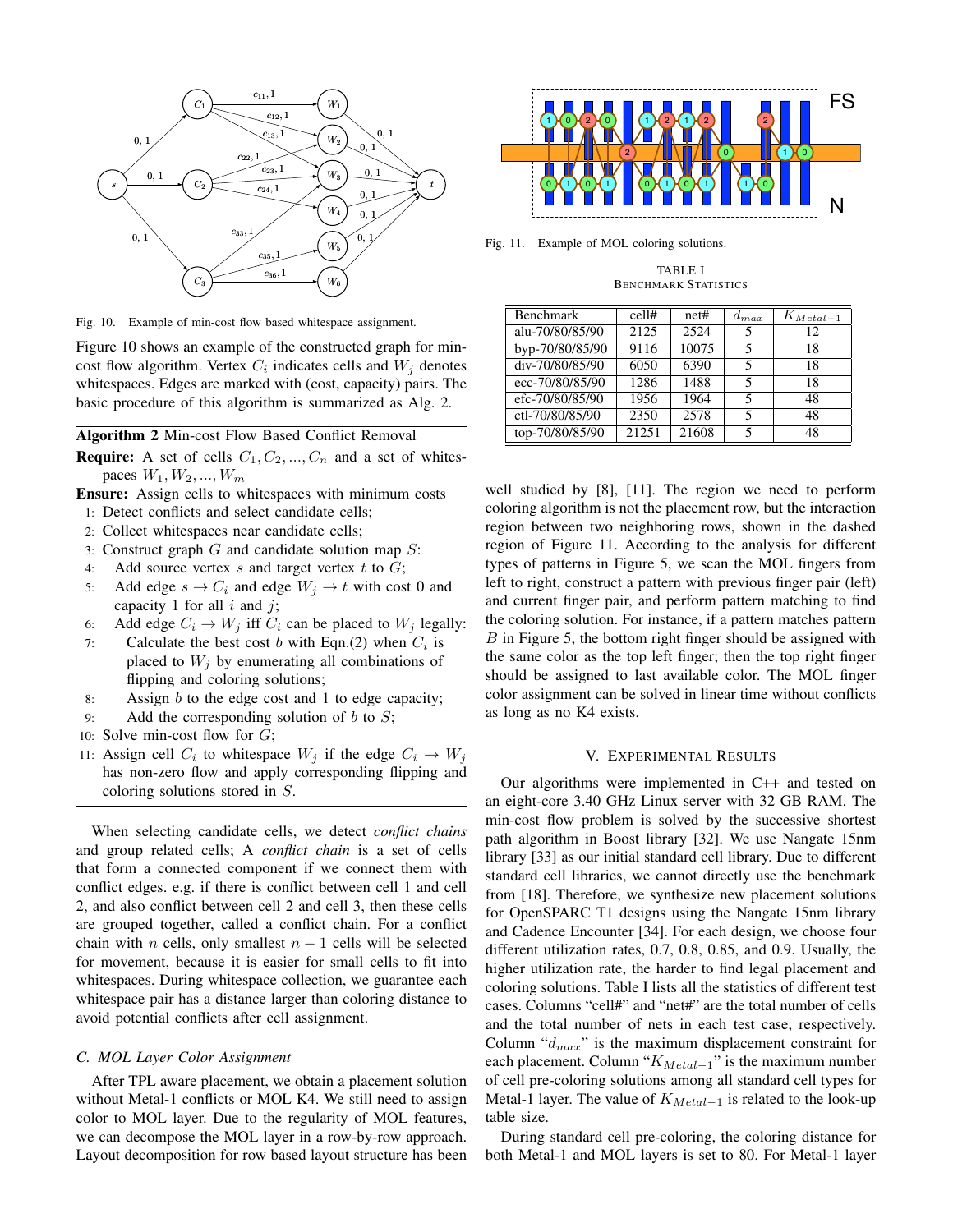the upper bound of coloring solutions is set to 50, while for MOL layer the upper bound is set to 10. During standard cell placement, since Nangate 15nm insert dummy poly on the cell boundaries, there is no Metal-1 conflict in a single row. Although such design can effectively provide legal single row coloring solution, the inserted dummy pitch would cause additional area penalty, as shown in Figure 1(a). To better compare the performances of different placement techniques, we increase the coloring distance on Metal-1 for neighboring cells to 110.

Table II analyzes the performances of the proposed BLUT construction (see Section III-B) and different detailed placement algorithms (see Section IV). Here we compare three different design methodologies, as listed in three columns. Column "LUT+OSR" is based on conventional look-up table construction and ordered single row placement. Here we implement the linear dynamic programming algorithm in [18] to search for optimal single row placement solution. Column "BLUT+OSR" is extended from "LUT+OSR" that instead of conventional LUT construction, the BLUT introduced in Section III-B is applied here. Column "BLUT+All" employs BLUT and all the TPL aware detailed placement proposed in Section IV. For each design methodology, we list four different metrics: "∆WL", "CF", "ST", and "Time(s)". "∆WL" measures the total wirelength change after optimization. "CF" gives the total conflict number on Metal-1 and MOL layer. "ST" gives the stitch number only on Metal-1 layer as stitching is not allowed on MOL layer. "Time(s)" lists the process runtime in seconds.

We first compare methodologies "LUT+OSR" and "BLUT+OSR", and both of them utilize the ordered single row placement in [18]. The difference is that the former one applies the conventional look-up table, while the latter one uses the BLUT as in Section III-B. We can see that, on average "LUT+OSR" introduces more than 5000 conflicts, while "BLUT+OSR" only reports less than 10 conflicts. The reason is that under MOL based structure, conventional lookup table may contain too many pre-coloring combinations. To control the LUT size, some pre-coloring solutions are predeleted in cell library. Therefore, LUT based method is not able to fix most of the conflicts. Compared with conventional LUT, the proposed BLUT enables larger solution space, and thus is more powerful to fix cross-row conflicts.

We further compare "BLUT+OSR" and "BLUT+All", where "BLUT+All" integrates all the detailed placement techniques developed in this paper. From Table II we can see that both of them can improve wirelength by around 1%. Compared with "BLUT+OSR", through some powerful techniques, such as local reordered single row refinement (LRSR) and mincost flow based conflict removal, "BLUT+All" can resolve all the TPL conflicts. It shall be noted that the runtime penalty of "BLUT+All" is not significant, i.e., "BLUT+All" only introduces less than 11% of runtime overhead against "BLUT+OSR". The reason is that for each single row, OSR based method is applied first. Only if there exist remaining conflicts, more expensive LRSR and min-cost flow based methods are carried out.

## VI. CONCLUSION

Motivated by a large amount of cross-row TPL conflicts from middle-of-line (MOL) layers, in this paper we have proposed a comprehensive study to TPL aware detailed placement toward zero cross-row conflict. Several effective techniques, such as BLUT construction, local reordered single row refinement (LRSR) and min-cost flow based conflict removal, are proposed. Our framework is verified through a set of placement test cases using 15nm standard cell library. With further scaling of transistor feature size and MOL layers, the cross-row conflicts would be an emerging problem for TPL friendly design. We believe this paper will stimulate more future research on TPL aware standard cell design and physical design.

#### ACKNOWLEDGMENT

This work is supported in part by NSF and SRC. The authors would like to thank Dr. Yong-Chan Ban at LG Electronics for helpful comments.

#### **REFERENCES**

- [1] L. Liebmann, A. Chu, and P. Gutwin, "The daunting complexity of scaling to 7nm without EUV: Pushing DTCO to the extreme," in *Proceedings of SPIE*, vol. 9427, 2015.
- [2] B. J. Lin, "Optical lithography with and without NGL for single-digit nanometer nodes," in *Proceedings of SPIE*, vol. 9426, 2015.
- [3] D. Z. Pan, B. Yu, and J.-R. Gao, "Design for manufacturing with emerging nanolithography," *IEEE Transactions on Computer-Aided Design of Integrated Circuits and Systems (TCAD)*, vol. 32, no. 10, pp. 1453–1472, 2013.
- [4] L. Liebmann, V. Gerousis, P. Gutwin, M. Zhang, G. Han, and B. Cline, "Demonstrating production quality multiple exposure patterning aware routing for the 10nm node," in *Proceedings of SPIE*, 2014.
- [5] K. Lucas, C. Cork, B. Yu, G. Luk-Pat, B. Painter, and D. Z. Pan, "Implications of triple patterning for 14 nm node design and patterning," in *Proceedings of SPIE*, vol. 8327, 2012.
- [6] B. Yu, K. Yuan, B. Zhang, D. Ding, and D. Z. Pan, "Layout decomposition for triple patterning lithography," in *IEEE/ACM International Conference on Computer-Aided Design (ICCAD)*, 2011, pp. 1–8.
- [7] S.-Y. Fang, Y.-W. Chang, and W.-Y. Chen, "A novel layout decomposition algorithm for triple patterning lithography," *IEEE Transactions on Computer-Aided Design of Integrated Circuits and Systems (TCAD)*, vol. 33, no. 3, pp. 397–408, March 2014.
- [8] H. Tian, H. Zhang, Q. Ma, Z. Xiao, and M. D. F. Wong, "A polynomial time triple patterning algorithm for cell based row-structure layout," in *IEEE/ACM International Conference on Computer-Aided Design (ICCAD)*, 2012, pp. 57–64.
- [9] J. Kuang and E. F. Young, "An efficient layout decomposition approach for triple patterning lithography," in *ACM/IEEE Design Automation Conference (DAC)*, 2013, pp. 69:1–69:6.
- [10] Y. Zhang, W.-S. Luk, H. Zhou, C. Yan, and X. Zeng, "Layout decomposition with pairwise coloring for multiple patterning lithography," in *IEEE/ACM International Conference on Computer-Aided Design (ICCAD)*, 2013, pp. 170–177.
- [11] H.-A. Chien, S.-Y. Han, Y.-H. Chen, and T.-C. Wang, "A cell-based rowstructure layout decomposer for triple patterning lithography," in *ACM International Symposium on Physical Design (ISPD)*, 2015, pp. 67–74.
- [12] B. Yu, K. Yuan, D. Ding, and D. Z. Pan, "Layout decomposition for triple patterning lithography," *IEEE Transactions on Computer-Aided Design of Integrated Circuits and Systems (TCAD)*, vol. 34, no. 3, pp. 433–446, March 2015.
- [13] Q. Ma, H. Zhang, and M. D. F. Wong, "Triple patterning aware routing and its comparison with double patterning aware routing in 14nm technology," in *ACM/IEEE Design Automation Conference (DAC)*, 2012, pp. 591–596.
- [14] Y.-H. Lin, B. Yu, D. Z. Pan, and Y.-L. Li, "TRIAD: A triple patterning lithography aware detailed router," in *IEEE/ACM International Conference on Computer-Aided Design (ICCAD)*, 2012, pp. 123–129.